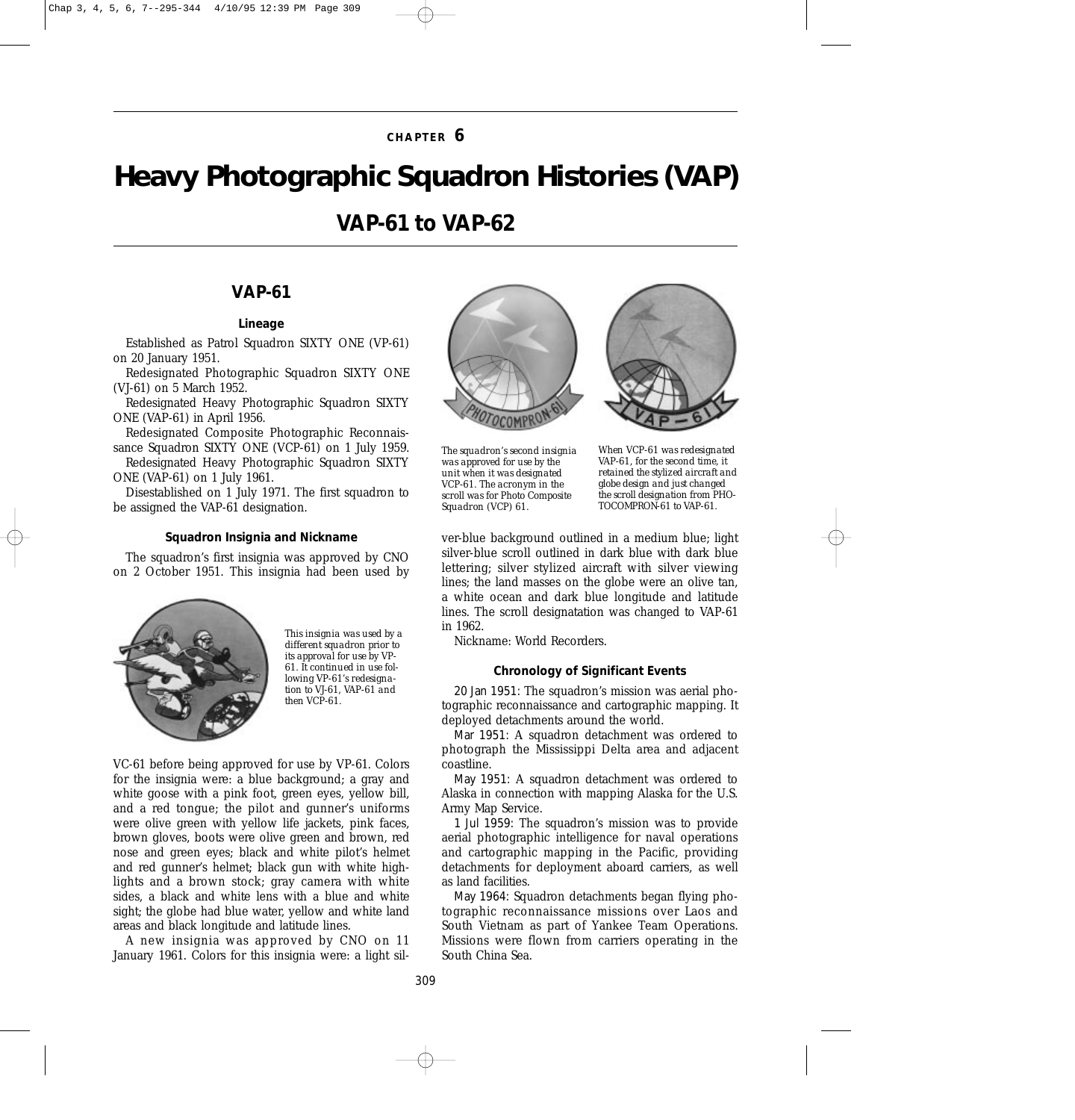

*A squadron PB4Y-1P in 1951 (Courtesy Robert Lawson Collection).*

2–5 Aug 1964: Squadron detachments aboard carriers operating in the South China Sea provided photo reconnaissance support during the Tonkin Gulf Crisisinvolving North Vietnamese patrol boat attacks on American destroyers.

1965: Squadron detachments continued to operate from carriers in the South China Sea; providing photo reconnaissane support for Yankee Team Operations; as well as flying missions over North Vietnam, part of the Rolling Thunder Operations; and assisting in Market Time Operations, coastal and shipping surveillance along the coast of South Vietnam.

7 Aug 1966: The squadron flew its first night combat infrared reconnaissance mission over North Vietnam. This began the use of infrared devices on squadron aircraft for interdicting truck convoys at night.

31 Jan 1970: The squadron's participation in Yankee Team Operations came to an end after 68 months of providing day and night reconnaissance flights over hostile areas in Southeast Asia. Yankee Team missions were flown from carriers operating in the South China Sea as well as shore facilities in Southeast Asia.

1 Jul 1971: The squadron was disestablished. During its period of service the squadron conducted mapping and special photographic projects in the Mediterranean area, Alaska, Hawaii and numerous other Pacific Islands, Korea, Japan, Okinawa, Philippines, North and South Vietnam, Laos, Thailand, New Guinea, New Britain, Australia and numerous places in the continental United States.



*A squadron F8U-1P Crusader in flight, circa 1960 (Courtesy Robert Lawson Collection).*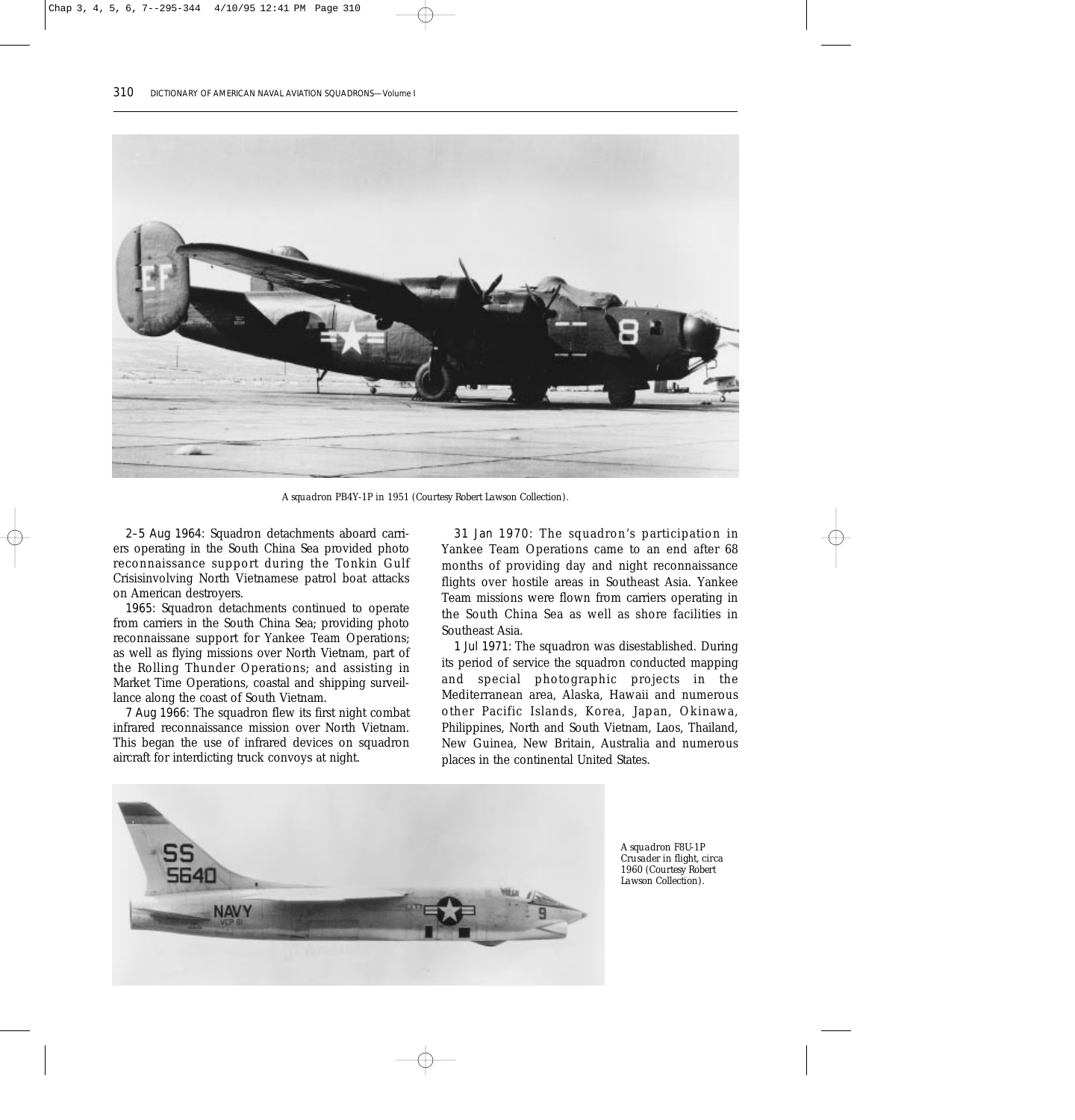## *Home Port Assignments*

| Location                  | <b>Assignment Date</b> |
|---------------------------|------------------------|
| NAAS Miramar/NAS Miramar* | 20 Jan 1951            |
| NAS Agana                 | Jun 1956               |

\* NAAS Miramar was redesignated NAS Miramar on 1 April 1952.

## *Commanding Officers*

| Date Assumed Command |
|----------------------|
| 20 Jan 1951          |
| 19 Jul 1952          |
| Jun 1953             |
| May 1954             |
| Jun 1955             |
| Nov 1956             |
|                      |

## *Commanding Officers—Continued*

|                             | Date Assumed Command |
|-----------------------------|----------------------|
| CDR Jerry F. McDaniel       | Sep 1958             |
| CDR Ralph W. Spuhler        | Dec 1959             |
| CDR Jonathan J. Crowder     | 16 Sep 1960          |
| CDR Donald B. Brady         | 09 Nov 1961          |
| <b>CDR Robert E. Morris</b> | 07 Nov 1962          |
| CDR Hal B. Stewart          | 24 Oct 1963          |
| CDR D. A. Woodard           | 06 Nov 1964          |
| CDR George H. Lee           | 16 Nov 1965          |
| CDR Horace B. Chambers      | 19 Nov 1966          |
| CDR Archibald S. Thompson   | 14 Nov 1967          |
| CDR Arthur R. Day           | 01 Nov 1968          |
| CDR William E. Pippin       | 10 Nov 1969          |
| CDR Robert L. Skillen       | 30 Nov 1970          |



*A couple of squadron AJ-2P Savages in flight, March 1953.*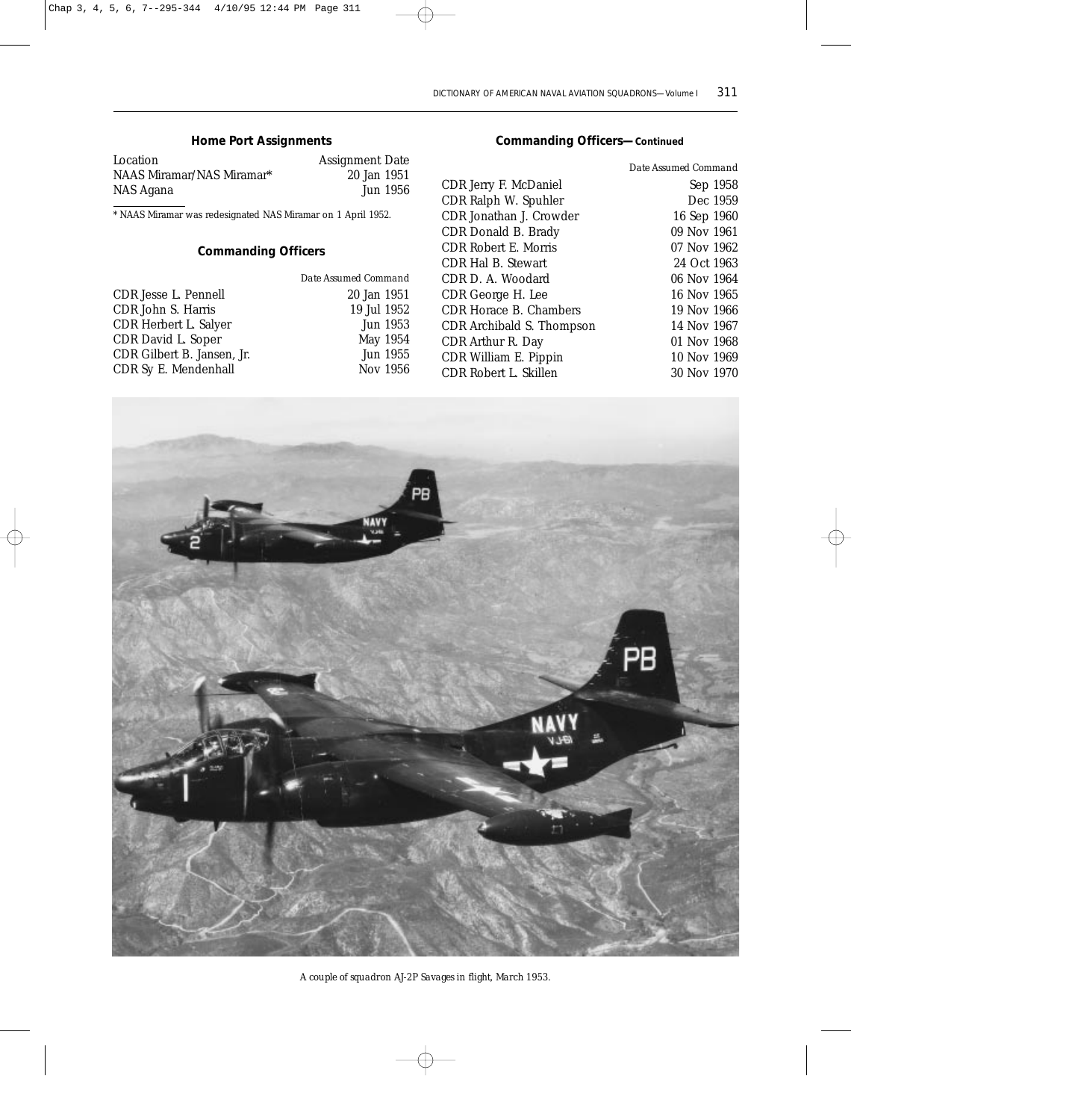#### *Aircraft Assignment*

| <i>Type of Aircraft</i> | Date Type First Received |
|-------------------------|--------------------------|
| $PB4Y-1P/P4Y-1P^*$      | Jan 1951                 |
| AJ-2P                   | 14 Sep 1952              |
| F8U-1P                  | Aug 1959                 |
| A3D-2P/RA-3B†           | Sep 1959                 |

| Type First Received |  |  |
|---------------------|--|--|
| Jan 1951            |  |  |
| 14 Sep 1952         |  |  |
| Aug 1959            |  |  |
| Sep 1959            |  |  |

#### *Aircraft Assignment—Continued*

| <i>Type of Aircraft</i> | Date Type First Received |
|-------------------------|--------------------------|
| KA-3B                   | 26 Dec 1963              |

\* PB4Y-1Ps were redesignated P4Y-1Ps in 1951.

† The A3D-2P designation was changed to RA-3B in 1962.



#### *Air Wing Assignments*

| Air Wing              | Tail Code | Assignment Date |      |
|-----------------------|-----------|-----------------|------|
| <b>FAW-14</b>         | $EF/PB*$  | 20 Jan 1951     |      |
| COMFAIRSANDIEGO PB    |           | 1955            |      |
| COMHATWING-2          | PB/SS†    | Jul 1956        |      |
| COMFAIRPHILIPPINES SS |           | 01 Jan          | 1959 |
| COMFAIRSOWESTPAC SS   |           | 1960            |      |

#### *Air Wing Assignments—Continued*

| Air Wing       | Tail Code | Assignment Date |
|----------------|-----------|-----------------|
| COMFAIRWESTPAC | SS        | 15 Jan 1964     |

\* It is believed the squadron's tail code was changed from EF to PB in 1953.

† The tail code was changed from PB to SS in 1957. The effective date for this change was most likely the beginning of FY 58 (1 July 1957).



*A squadron RA-3B Skywarrior at NAS Agana, Guam, surrounded by a display of aerial cameras used for cartographic and reconnaissance photography taken by the squadron, circa 1965 or 1966.*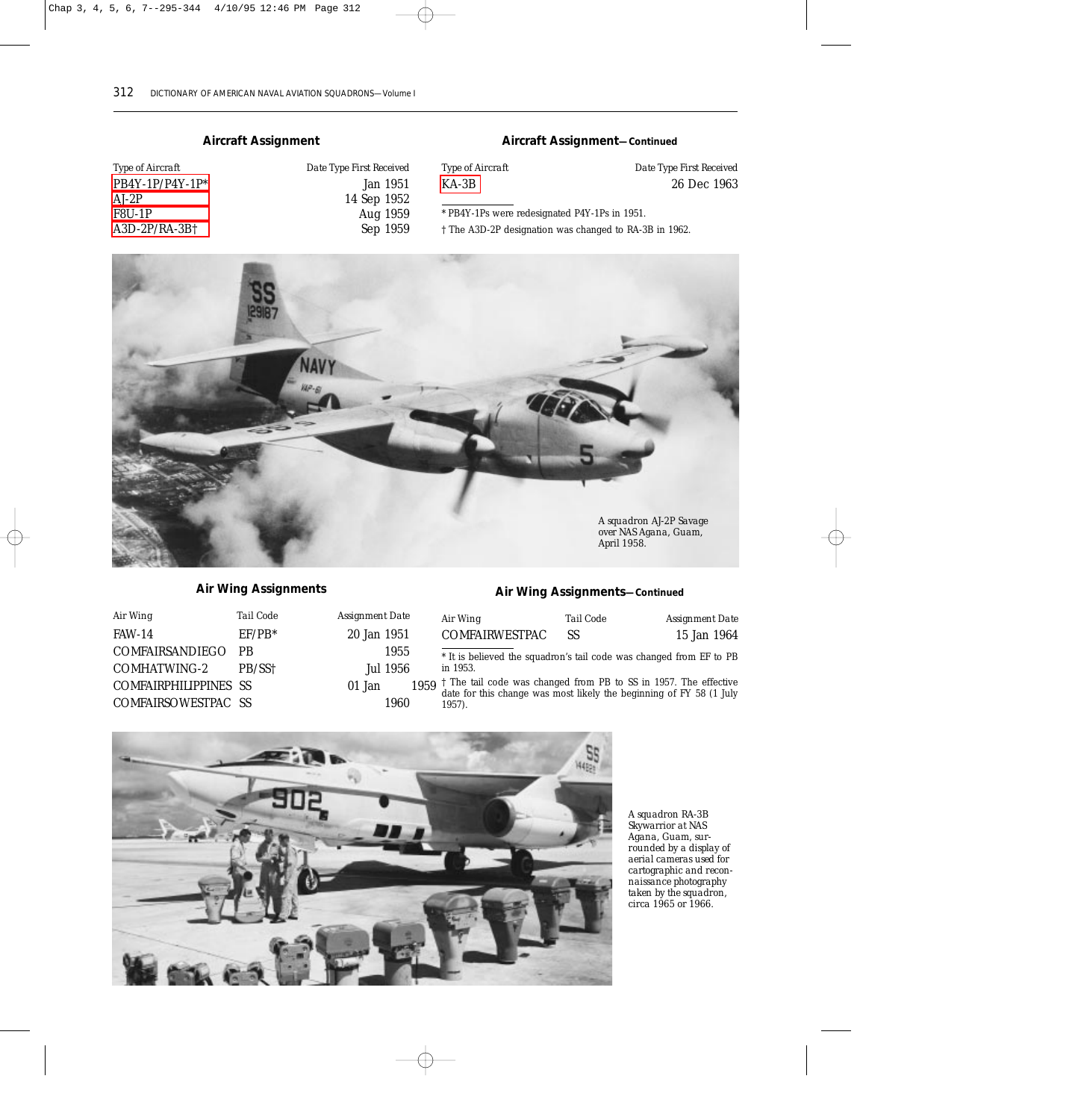#### *Unit Awards Received*

| Unit Award |             | Inclusive Dates Covering Unit Award |
|------------|-------------|-------------------------------------|
| MUC-       | 02 Jun 1968 | 28 Feb 1970                         |
| NUC-       | 01 Jun 1964 | 01 Jun 1968                         |
|            | 02 Aug 1964 | 05 Aug 1964                         |

#### *Unit Awards Received—Continued*

| <i>Unit Award</i> |             | Inclusive Dates Covering Unit Award |
|-------------------|-------------|-------------------------------------|
| <b>AFEM</b>       | 22 May 1961 | 04 Jun 1961                         |
|                   | 13 Apr 1969 | 15 Jun 1969                         |



*A camouflaged squadron RA-3B Skywarrior on the flight line at Da Nang, Republic of Vietnam, 1969.*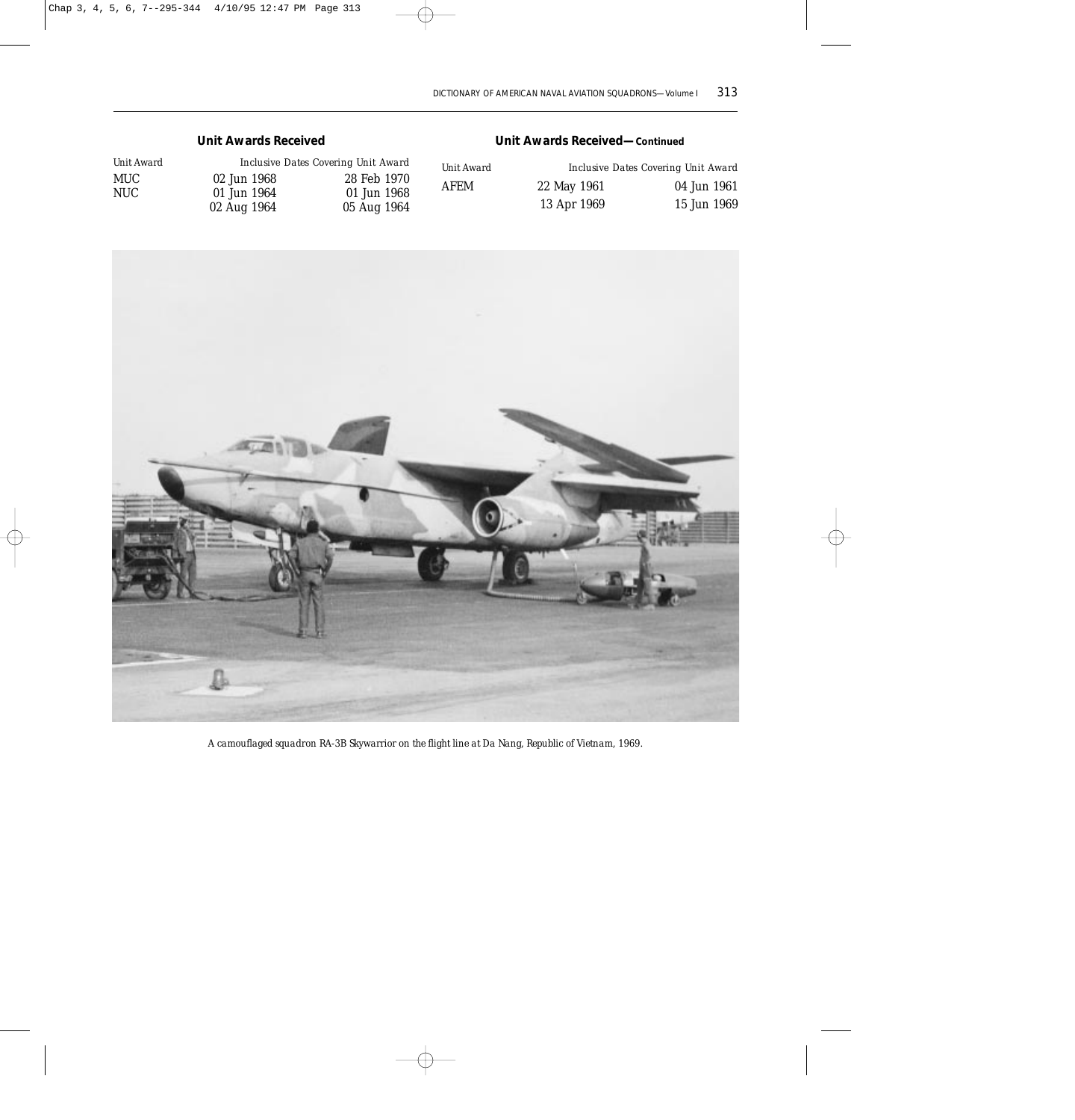## **VAP-62**

#### *Lineage*

Established as Photographic Squadron SIXTY TWO (VJ-62) on 10 April 1952.

Redesignated Heavy Photographic Squadron SIXTY TWO (VAP-62) on 2 July 1956.

Disestablished on 15 October 1969. The first squadron to be assigned the VAP-62 designation.



*This was the only insignia officially approved for use by the squadron.* 



*CNO disapproved the use of the cartoon tiger insignia as the official squadron logo.*

#### *Squadron Insignia and Nickname*

The squadron's insignia was approved by CNO on 3 August 1953. Colors for the insignia were: a red background outlined in yellow; the film strip had gray frames with white borders; yellow wings; blue eye with a white iris and a white beam emanating from the eye.

The squadron's request for a new insignia was disapproved by CNO on 20 October 1960. The tiger insignia was disapproved because cartoon portrayals were no longer acceptable under the insignia guidelines. Nickname: Tigers, 1960–1969.

*Chronology of Significant Events*

Apr 1952: The squadron's mission was aerial photographic intelligence for naval operations, deploying detachments in the Atlantic Ocean, Mediterranean Sea and other areas as required.

1 Sep–19 Dec 1952: A squadron detachment was deployed to Dhahran Air Force Base in Saudi Arabia.

29 Jul 1960: During a landing aboard *Saratoga* (CVA 60), the squadron's commanding officer, Commander C. T. Frohne, and two other squadron crewmembers, were lost when the tailhook of their A3D-2P Skywarrior separated and the aircraft plunged off the deck into the sea.

Oct 1966: The squadron transferred a detachment of aircraft and personnel to VAP-61 to augment that squadron's operations in Vietnam.

15 Oct 1969: The squadron was disestablished. During its period of service the squadron conducted mapping and special photographic projects in Saudi Arabia, Turkey, Italy, Spain, various countries in northern Europe, Greenland, Iceland, Labrador, various Central American and Caribbean countries, Morocco, the Mediterranean and Atlantic Ocean areas and numerous places in the United States.



*A formation of squadron PB4Y-1Ps (P4Y-1P), 1953 (Courtesy Robert Lawson Collection).*

#### *Home Port Assignments*

| Location         | Assignment Date |
|------------------|-----------------|
| NAS Jacksonville | 10 Apr 1952     |
| NAAS Sanford     | 20 Oct 1952     |
| NAS Norfolk      | Jul 1955        |
| NAS Jacksonville | 15 Aug 1957     |
|                  |                 |



*A formation of squadron AJ-2P Savages over Sanford, Florida, in 1953.*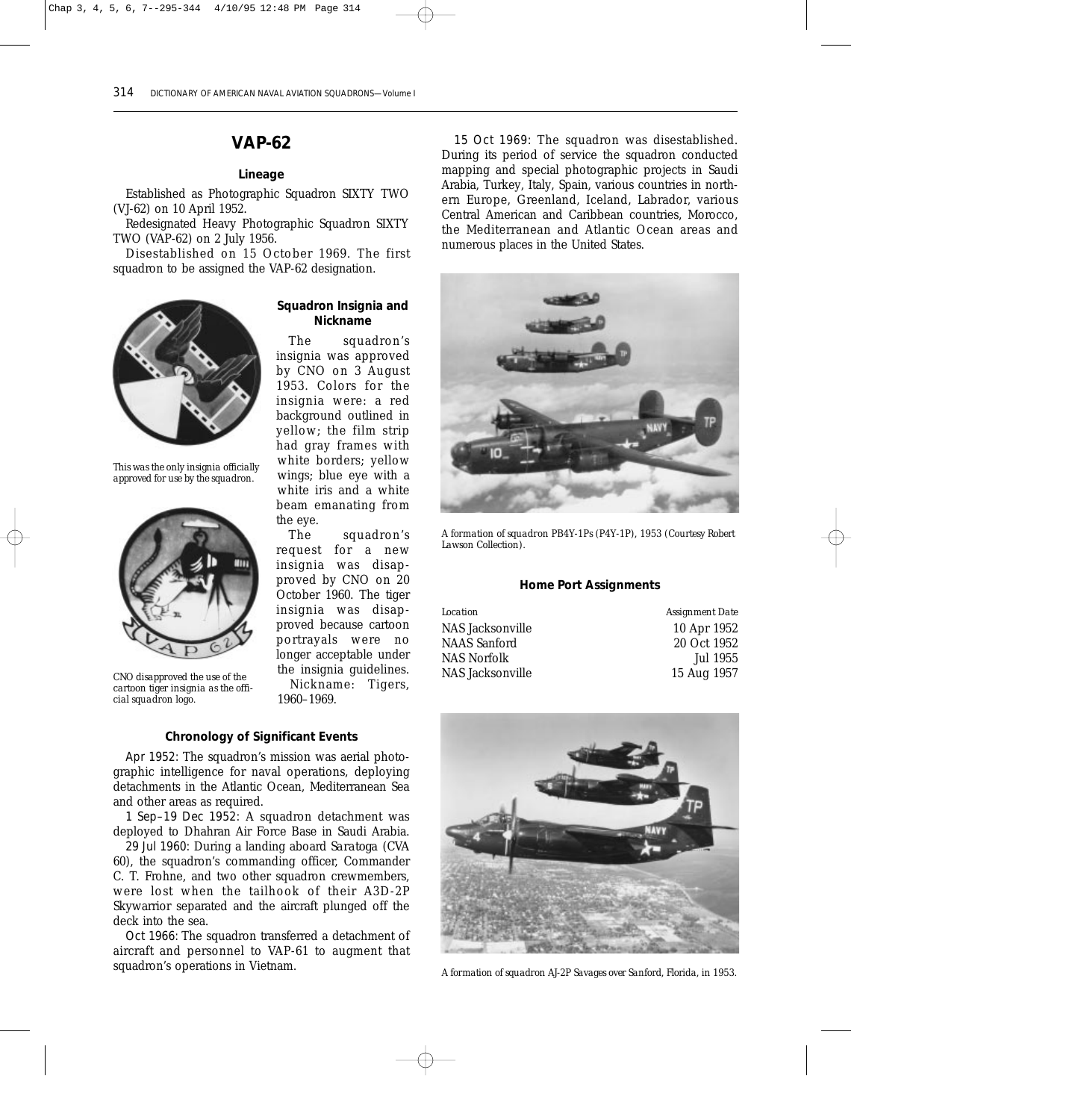#### *Commanding Officers*

|                              | Date Assumed Command |
|------------------------------|----------------------|
| LCDR D. C. McNeil (acting)   | 10 Apr 1952          |
| CDR J. Kennedy, Jr.          | 30 Apr 1952          |
| CDR H. S. Klenk              | Jun 1953             |
| CDR J. A. Goodwin            | Jul 1954             |
| CDR E. B. Johnson, Jr.       | Jan 1956             |
| CDR Henry W. Drum            | 12 Jul 1957          |
| CDR Charles W. Hollinshead   | 10 Nov 1958          |
| <b>CDR Charles T. Frohne</b> | 10 Nov 1959          |
| CDR W. L. Berkey (acting)    | Jul 1960             |

#### *Commanding Officers—Continued*

| Date Assumed Command |
|----------------------|
| 09 Sep 1960          |
| 06 Oct 1961          |
| 04 Sep 1962          |
| Jul 1963             |
| 08 Aug 1964          |
| 05 Jul 1965          |
| 22 Apr 1966          |
| 16 Jun 1967          |
| Jul 1968             |
| 18 Jul 1969          |
|                      |



*A squadron A3D-2P Skywarrior on the deck of Independence (CVA 62) after a successful landing, 1961.*

## *Aircraft Assignment*

| Type of Aircraft | Date Type First Received |
|------------------|--------------------------|
| $P4Y-1P$         | May 1952                 |
| $AI-2P$          | Sep 1952                 |
| $F7F-4N$         | May 1953                 |
| $A3D-1P$         | 14 Oct 1957              |
| $A3D-2P/RA-3B^*$ | 19 Oct 1959              |

\* The A3D-2P designation was changed to RA-3B in 1962.

#### *Air Wing Assignments*

| Air Wing              | Tail Code | Assignment Date |
|-----------------------|-----------|-----------------|
| COMFAIRJACKSON-       |           |                 |
| VILLE.                | TР        | 10 Apr 1952     |
| <b>COMFAIRNORFOLK</b> | TР        | Jul 1955        |
| COMFAIRIACKSON-       |           |                 |
| VILLE                 | $TP/GB^*$ | 15 Aug 1957     |
|                       |           |                 |

\* The tail code was changed from TP to GB in 1957. The effective date for this change was most likely the beginning of FY 58 (1 July 1957).